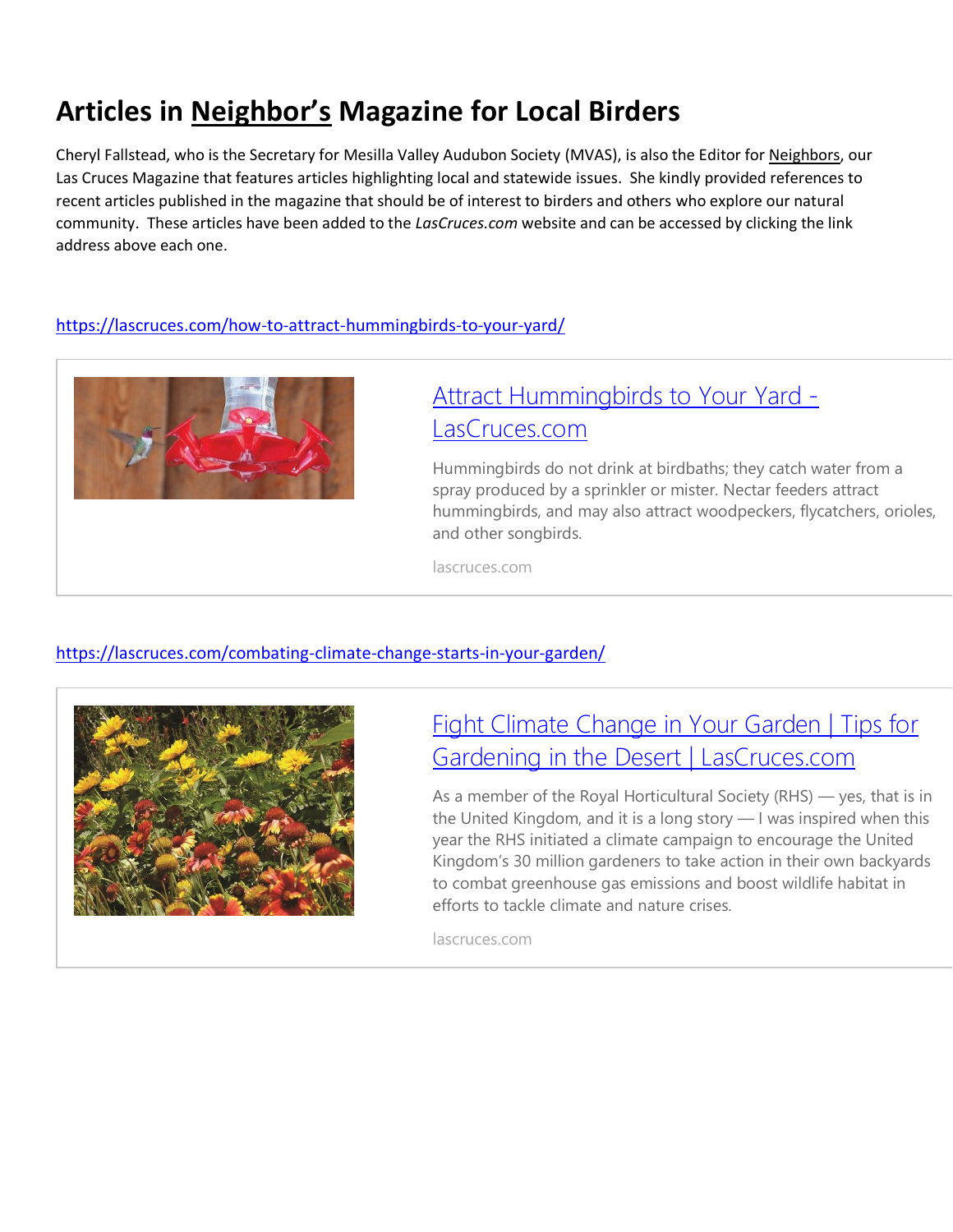

## 10 Places To Go Birding in Las Cruces | [Outdoor](https://nam12.safelinks.protection.outlook.com/?url=https%3A%2F%2Flascruces.com%2Ftop-10-places-to-go-bird-watching-around-las-cruces%2F&data=04%7C01%7C%7C88586351d2b946df791d08da004e2ab6%7C84df9e7fe9f640afb435aaaaaaaaaaaa%7C1%7C0%7C637822632975308397%7CUnknown%7CTWFpbGZsb3d8eyJWIjoiMC4wLjAwMDAiLCJQIjoiV2luMzIiLCJBTiI6Ik1haWwiLCJXVCI6Mn0%3D%7C3000&sdata=ic5Y7DV5q%2FxKKENNYnsJvUmPh80OlOLnssB5WF72nlw%3D&reserved=0) Things to do in Las Cruces | [LasCruces.com](https://nam12.safelinks.protection.outlook.com/?url=https%3A%2F%2Flascruces.com%2Ftop-10-places-to-go-bird-watching-around-las-cruces%2F&data=04%7C01%7C%7C88586351d2b946df791d08da004e2ab6%7C84df9e7fe9f640afb435aaaaaaaaaaaa%7C1%7C0%7C637822632975308397%7CUnknown%7CTWFpbGZsb3d8eyJWIjoiMC4wLjAwMDAiLCJQIjoiV2luMzIiLCJBTiI6Ik1haWwiLCJXVCI6Mn0%3D%7C3000&sdata=ic5Y7DV5q%2FxKKENNYnsJvUmPh80OlOLnssB5WF72nlw%3D&reserved=0)

Las Cruces and the Mesilla Valley is the perfect area for birders to go birdwatching. From along the Rio Grande River up to the Organ Mountains.

lascruces.com

### <https://lascruces.com/birding-hotspots/>



## [Outdoor](https://nam12.safelinks.protection.outlook.com/?url=https%3A%2F%2Flascruces.com%2Fbirding-hotspots%2F&data=04%7C01%7C%7C88586351d2b946df791d08da004e2ab6%7C84df9e7fe9f640afb435aaaaaaaaaaaa%7C1%7C0%7C637822632975308397%7CUnknown%7CTWFpbGZsb3d8eyJWIjoiMC4wLjAwMDAiLCJQIjoiV2luMzIiLCJBTiI6Ik1haWwiLCJXVCI6Mn0%3D%7C3000&sdata=EF%2FrYzifv2ldmXwDkFcAwchkql0qenv2NE4bSncDetw%3D&reserved=0) Things to Do | Birding Hot Spots - [LasCruces.com](https://nam12.safelinks.protection.outlook.com/?url=https%3A%2F%2Flascruces.com%2Fbirding-hotspots%2F&data=04%7C01%7C%7C88586351d2b946df791d08da004e2ab6%7C84df9e7fe9f640afb435aaaaaaaaaaaa%7C1%7C0%7C637822632975308397%7CUnknown%7CTWFpbGZsb3d8eyJWIjoiMC4wLjAwMDAiLCJQIjoiV2luMzIiLCJBTiI6Ik1haWwiLCJXVCI6Mn0%3D%7C3000&sdata=EF%2FrYzifv2ldmXwDkFcAwchkql0qenv2NE4bSncDetw%3D&reserved=0)

Abundant grasslands and trees provide food and shelter for a wide range of birds. Hummingbirds are common in summer. Look for frosbeaks, many types of sparrows, thrushes, kites, hawks, thrashers, and phainopepia, a handsome black bird with red eyes.

lascruces.com

#### [https://lascruces.com/explore-nature-through-journaling/](https://nam12.safelinks.protection.outlook.com/?url=https%3A%2F%2Flascruces.com%2Fexplore-nature-through-journaling%2F&data=04%7C01%7C%7C88586351d2b946df791d08da004e2ab6%7C84df9e7fe9f640afb435aaaaaaaaaaaa%7C1%7C0%7C637822632975308397%7CUnknown%7CTWFpbGZsb3d8eyJWIjoiMC4wLjAwMDAiLCJQIjoiV2luMzIiLCJBTiI6Ik1haWwiLCJXVCI6Mn0%3D%7C3000&sdata=y6gZznqPqTtwQil1ss7uLQwBcAA6%2BMydbeZzoE22RbU%3D&reserved=0)



## Explore Nature through [Journaling](https://nam12.safelinks.protection.outlook.com/?url=https%3A%2F%2Flascruces.com%2Fexplore-nature-through-journaling%2F&data=04%7C01%7C%7C88586351d2b946df791d08da004e2ab6%7C84df9e7fe9f640afb435aaaaaaaaaaaa%7C1%7C0%7C637822632975308397%7CUnknown%7CTWFpbGZsb3d8eyJWIjoiMC4wLjAwMDAiLCJQIjoiV2luMzIiLCJBTiI6Ik1haWwiLCJXVCI6Mn0%3D%7C3000&sdata=y6gZznqPqTtwQil1ss7uLQwBcAA6%2BMydbeZzoE22RbU%3D&reserved=0) - [LasCruces.com](https://nam12.safelinks.protection.outlook.com/?url=https%3A%2F%2Flascruces.com%2Fexplore-nature-through-journaling%2F&data=04%7C01%7C%7C88586351d2b946df791d08da004e2ab6%7C84df9e7fe9f640afb435aaaaaaaaaaaa%7C1%7C0%7C637822632975308397%7CUnknown%7CTWFpbGZsb3d8eyJWIjoiMC4wLjAwMDAiLCJQIjoiV2luMzIiLCJBTiI6Ik1haWwiLCJXVCI6Mn0%3D%7C3000&sdata=y6gZznqPqTtwQil1ss7uLQwBcAA6%2BMydbeZzoE22RbU%3D&reserved=0)

during the pandemic he started offering three online sessions a week about his favorite topic: nature journaling. John, who goes by Jack, discovered his love of the outdoors naturally, following his birdwatching father and botanist mother on adventures.

lascruces.com